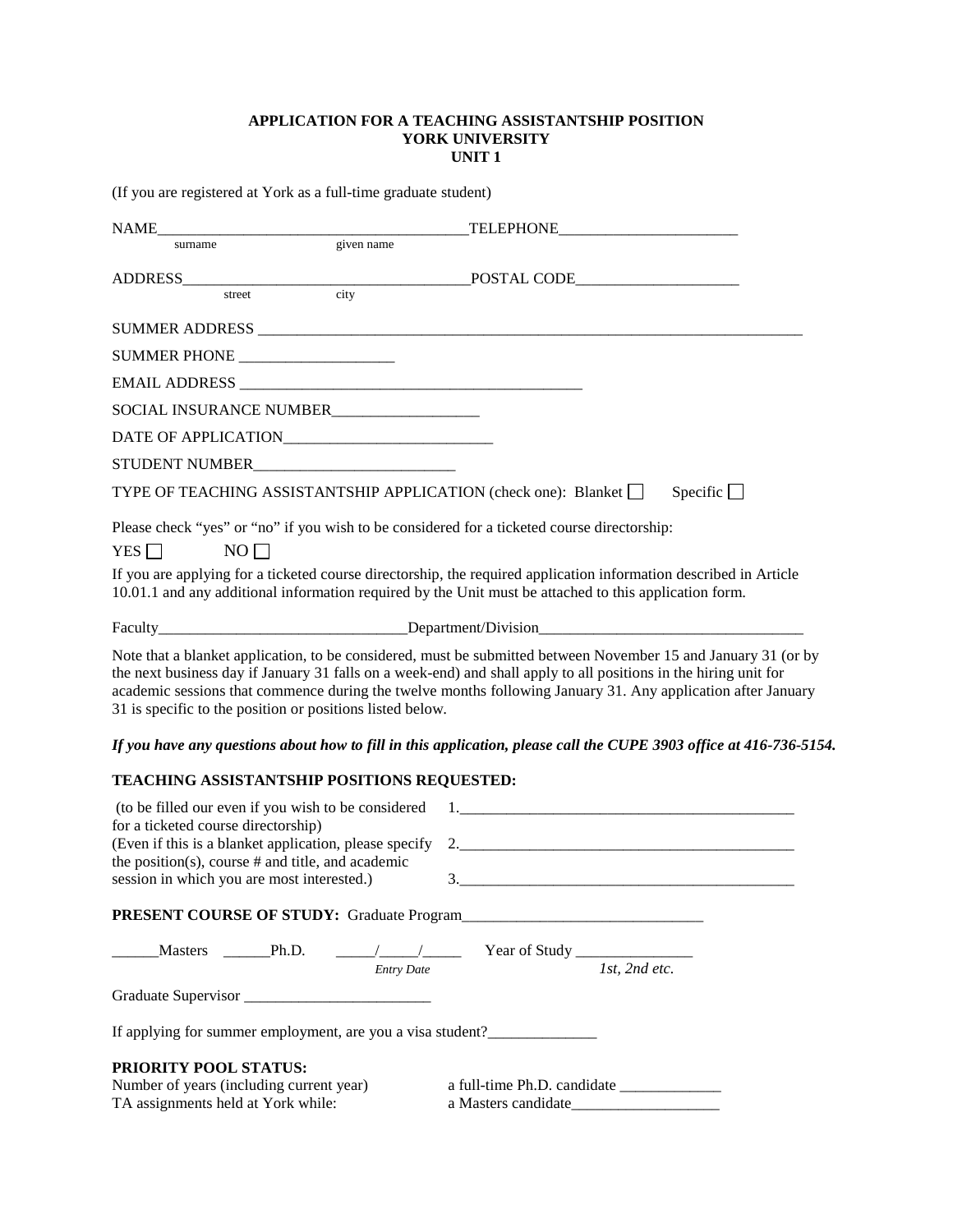### PREVIOUS TEACHING ASSISTANTSHIPS AT YORK:

Including any currently held.

| Faculty/Course #/Title<br>(e.g. LAPS/HIST2510/Canadian History)           | Year<br>$(e.g. 2013-14)$ | <b>Study Level</b><br>(e.g. Ph.D. I) |
|---------------------------------------------------------------------------|--------------------------|--------------------------------------|
|                                                                           |                          |                                      |
|                                                                           |                          |                                      |
|                                                                           |                          |                                      |
| <b>EDUCATION:</b> Begin with current.                                     |                          |                                      |
| Degree & Discipline                                                       | University               | Date Completed/In Progress           |
|                                                                           |                          |                                      |
|                                                                           |                          |                                      |
|                                                                           |                          |                                      |
| TITLES OF COMPLETED, OR IN PROGRESS, HONOUR, MASTERS AND/OR PH.D. THESES: |                          |                                      |
|                                                                           |                          |                                      |
|                                                                           |                          |                                      |
|                                                                           |                          |                                      |
| PUBLICATIONS: Give authors, titles and journal references.                |                          |                                      |
|                                                                           |                          |                                      |
|                                                                           |                          |                                      |
|                                                                           |                          |                                      |
|                                                                           |                          |                                      |
| <b>CURRENT RESEARCH:</b>                                                  |                          |                                      |
|                                                                           |                          |                                      |
|                                                                           |                          |                                      |
| RELEVANT GRADUATE LEVEL COURSE WORK:                                      |                          |                                      |
|                                                                           |                          |                                      |
| RELATED WORK OR ACADEMIC EXPERIENCE:                                      |                          |                                      |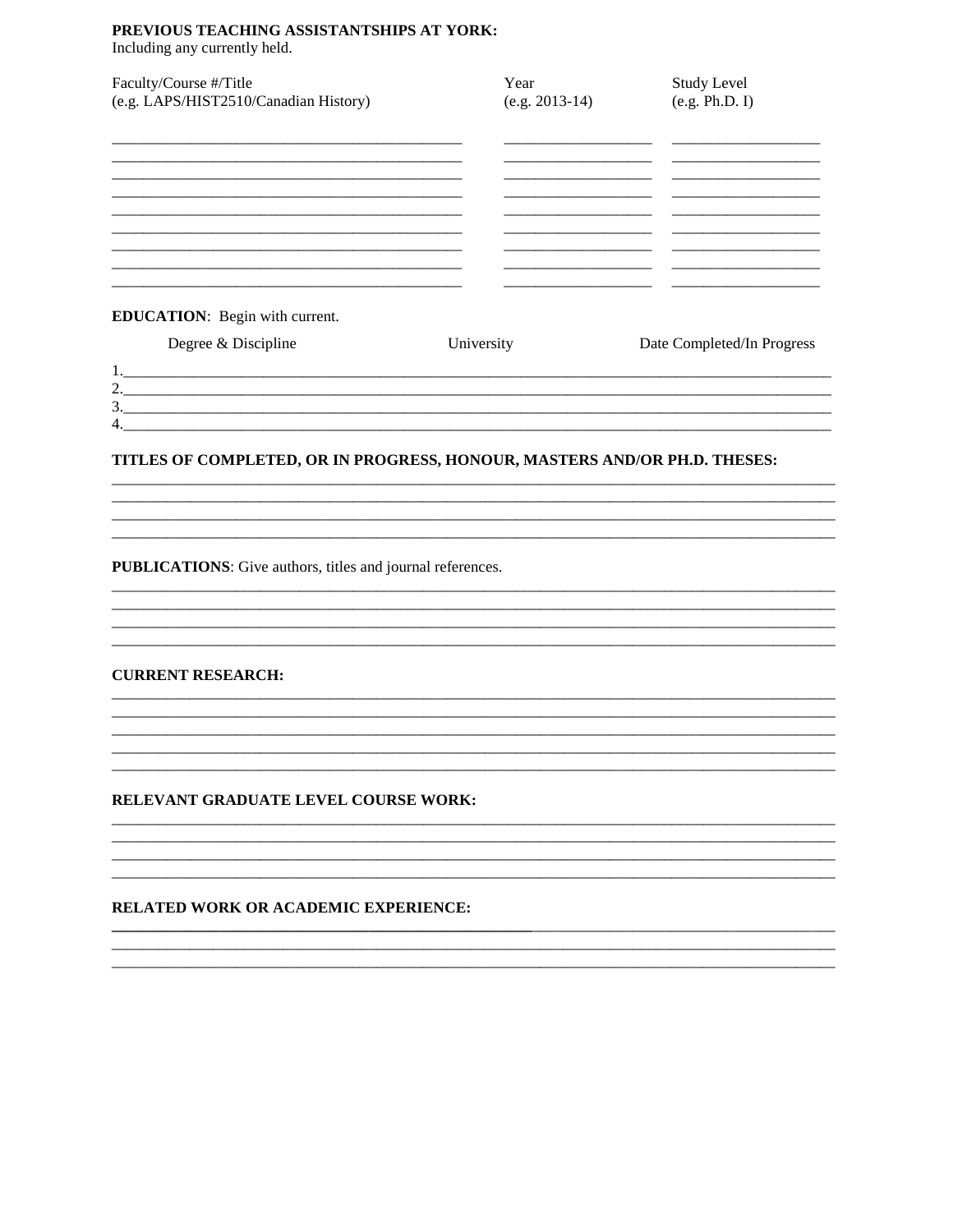## **Employment Equity (completion of this section is voluntary):**

**The information below is important for the CUPE 3903 Joint Employment Equity Committee. A high response rate is critical to the ongoing development of the CUPE 3903 Employment Equity Plan. We ask that you please self-identify by checking one or more of the boxes below and submit it to the departmental administrative assistant. Please note that in order for this information to be useful we need you to include your Employee Number.**

**\_\_\_\_\_\_\_\_\_\_\_\_\_\_\_\_\_\_\_\_\_\_\_\_\_\_\_\_\_\_\_\_\_\_\_\_\_\_\_\_\_\_\_\_\_\_\_\_\_\_\_\_\_\_\_\_\_\_\_\_\_\_\_\_\_\_\_\_\_\_\_\_\_\_\_\_\_\_\_\_\_\_\_\_\_\_ \_\_\_\_\_\_**

|    | A. Visible minorities (racialized) are persons, other than Aboriginal peoples, who are non-Caucasian in race or non-white<br>in colour, regardless of birthplace.                                                                                                                                                                                                                                                                                                                                                                 |
|----|-----------------------------------------------------------------------------------------------------------------------------------------------------------------------------------------------------------------------------------------------------------------------------------------------------------------------------------------------------------------------------------------------------------------------------------------------------------------------------------------------------------------------------------|
|    | Based on this definition, are you a visible minority (racialized)?<br>$Yes \Box$<br>No                                                                                                                                                                                                                                                                                                                                                                                                                                            |
|    | If yes, you are invited to check all that apply:                                                                                                                                                                                                                                                                                                                                                                                                                                                                                  |
|    | T Arab<br>Black (e.g., African, American, Canadian Caribbean)<br>$\Box$ Chinese<br>Filipino<br>Japanese<br>Korean<br>Non-White Latin American (including indigenous persons from Central and South America)<br>Non-White West Asian (e.g., Iranian, Lebanese, Afghan)<br>South Asian/East Indian (e.g., Bangladeshi, Pakistani, Indian from India, East Indian from Guyana, Trinidadian,<br>Sri Lankan, East African)<br>South East Asian (e.g., Burmese, Cambodian/Kampuchean, Laotian, Malaysian, Thai, Vietnamese, Indonesian) |
| В. | Persons with disabilities are those that have a long-term or recurring physical, mental, sensory, psychiatric or learning<br>impairment and who:                                                                                                                                                                                                                                                                                                                                                                                  |
|    | a) consider themselves to be disadvantaged in employment by reason of that impairment, or<br>b) believe that an employer or potential employer is likely to consider them to be disadvantaged in employment by reason<br>of that impairment. This also includes persons whose functional limitations owing to their impairment have been<br>accommodated in their current job or workplace.<br>Yes<br>No<br>Based on this definition, are you a person with a disability?                                                         |
| C. | An Aboriginal (Indigenous) person is a North American Indian, Métis, or Inuit and/or a Treaty Indian or a                                                                                                                                                                                                                                                                                                                                                                                                                         |
|    | Registered Indian and/or member of an Indian Band/First Nation.<br>$Yes \Box$<br>$No$ $\square$<br>Based on this definition, are you an Aboriginal (indigenous) person?                                                                                                                                                                                                                                                                                                                                                           |
| D. | What is your gender identity?                                                                                                                                                                                                                                                                                                                                                                                                                                                                                                     |
|    | $\Box$ Man<br>$\Box$ Woman<br>$\Box$ Trans*<br>Gender Non-conforming                                                                                                                                                                                                                                                                                                                                                                                                                                                              |
|    | Trans* includes, for example trans, transgender, transsexual, genderqueer, two-spirit, transwoman, transman                                                                                                                                                                                                                                                                                                                                                                                                                       |
| E. | LGBTQ2 is an umbrella term for persons who identify, for example as, lesbian, gay, bisexual, transgender, two-<br>spirited, genderqueer, questioning, or who otherwise express gender or sexual diversity. Do you identify as LGBTQ2?                                                                                                                                                                                                                                                                                             |
|    | $\Box$ Yes<br>$\Box$ No                                                                                                                                                                                                                                                                                                                                                                                                                                                                                                           |
|    | *Trans includes, for example trans, transgender, transsexual, gender queer, two-spirit, transwoman, transman                                                                                                                                                                                                                                                                                                                                                                                                                      |
| F. | If under representation in certain designated groups is found, we will conduct focus group sessions to gain more<br>information about potential barriers to employment. This will assist us in creating a work environment where every<br>employee feels valued, respected and supported in achieving their career goals.                                                                                                                                                                                                         |
|    | May the Employment Equity Officer contact you to participate in focus groups?<br>$Yes \Box$<br>$No \Box$                                                                                                                                                                                                                                                                                                                                                                                                                          |
| G. | $\Box$ I choose not to complete the self-identification survey at this time.                                                                                                                                                                                                                                                                                                                                                                                                                                                      |